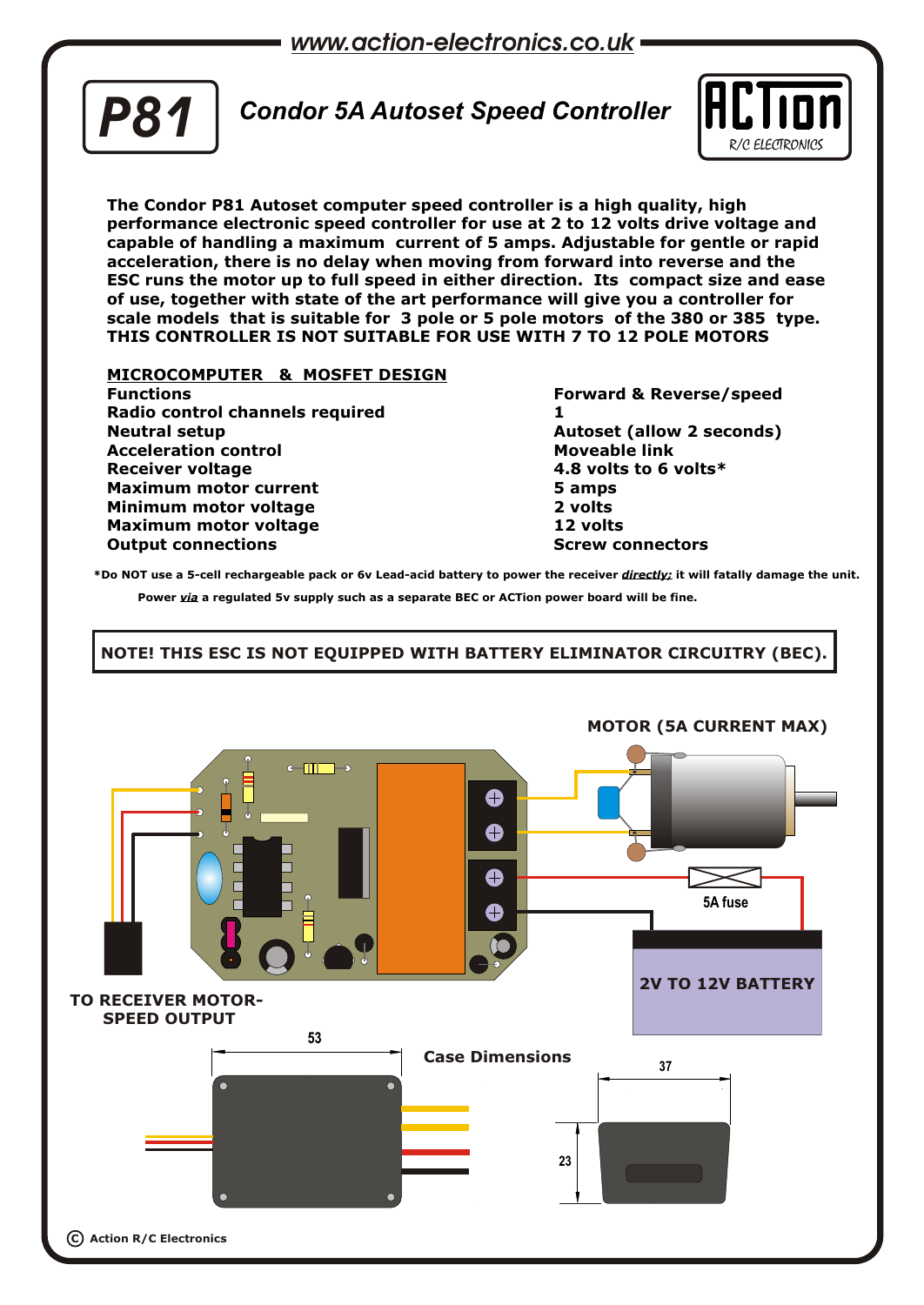## *www.action-electronics.co.uk*



# *Condor 5A Autoset Speed Controller P81*



The Condor P81 Autoset computer speed controller is a low-frequency electronic speed controller for use at 2 to 12 volts drive voltage and capable of handling a maximum current of 5 amps. Adjustable for gentle or rapid acceleration. It is suitable for 380/385 and Speed 400 3 pole or 5 pole motors. **THIS CONTROLLER IS NOT SUITABLE FOR USE WITH SEVEN TO TWELVE POLE MOTORS.**

Functions Forward & Reverse/speed Radio control channels required Neutral setup Autoset (allow 2 seconds) Acceleration control Receiver voltage 1.1 and 1.8 volts to 6 volts \* 1.8 volts \* 1.8 volts \* 1.8 volts \* 1.8 volts \* 1.8 volts \* 1. Maximum motor current Motor voltage 2 volts to 12 volts Output connections and the Screw connectors of the Screw connectors Case size (external) 53mm x 38mm x 23mm

**\*Do NOT use a 5-cell rechargeable pack or 6v Lead-acid battery to power the receiver** *directly;* **it will fatally damage the unit.** 

**Power** *via* **a regulated 5v supply such as a separate BEC or ACTion power board will be fine.**

#### **INSTALLATION AND SETUP**

The case should be drilled and cut as per the diagram. The best way to cut out the hole for the cable exit is to affix some masking tape to the case where the cut-out is required, then mark it out with a sharp pencil. Drill a series of 3mm holes along the centre-line of the mark, join them up with a knife or side-cutters, then push out the waste material. Use a flat file to clean up the hole back to the mark and lastly remove the tape. Use Velcro pads to secure the case to the inside of the model.

Connect motor and battery leads. *Take care to connect the battery with correct polarity!!* (see layout and wiring diagram). We recommend 18AWG silicon cable for this job as it is very flexible and can carry up to 10A. Plug servo lead into the speed/direction channel you wish to use.

Set the stick and trimmer to centre setting; switch on transmitter first and then the receiver. When switching off, Rx first followed by Tx. Allow **two seconds** for the autoset function to operate before moving the stick. The controller will now give the full range of forward and reverse speed. The link can be moved for gentle or rapid acceleration.

#### **RECOVERY SERVICE**

A recovery or repairs service ensures that you will not be left with a dead unit for any reason. The Service Charge for this kit is £13.00 including parts (including return shipping cost IN UK).

All returns should include full Credit Card details (Name & Address of cardholder, Card Number, Expiry Date and Card Security Number)

### **ACTION R/C ELECTRONICS, 1 Llwyn Bleddyn, Llanllechid, Bangor LL57 3EF, United Kingdom**



### *ACTion units shown are polarity-critical! Take care to connect them correctly!*

#### The small print.

ACTion R/C Electronics guarantee all products to be free from manufacturing defects for 12 months from date of purchase. This does not cover suitability for specific applications; components worn or damaged by use, tampering or incorrect connection; alteration to original components; damage to batteries or other equipment through use; misuse, or shipping damage. Where goods are found to be faulty, the customer shall return them to ACTion R/C Electronics in their original condition and<br>with their original instructions, packaging etc. Our lia goods. By using the product the user accepts all liability. Where a fixed repair charge is applicable, ACTion R/C Electronics shall undertake repairs to the extent that they are judged economically viable. Where such is not the case then the customer will be offered the option of crediting the repair charge towards the cost of a new unit or having the faulty unit returned and the charge refunded (less the cost of return carriage). We reserve the right to modify this guarantee without notice.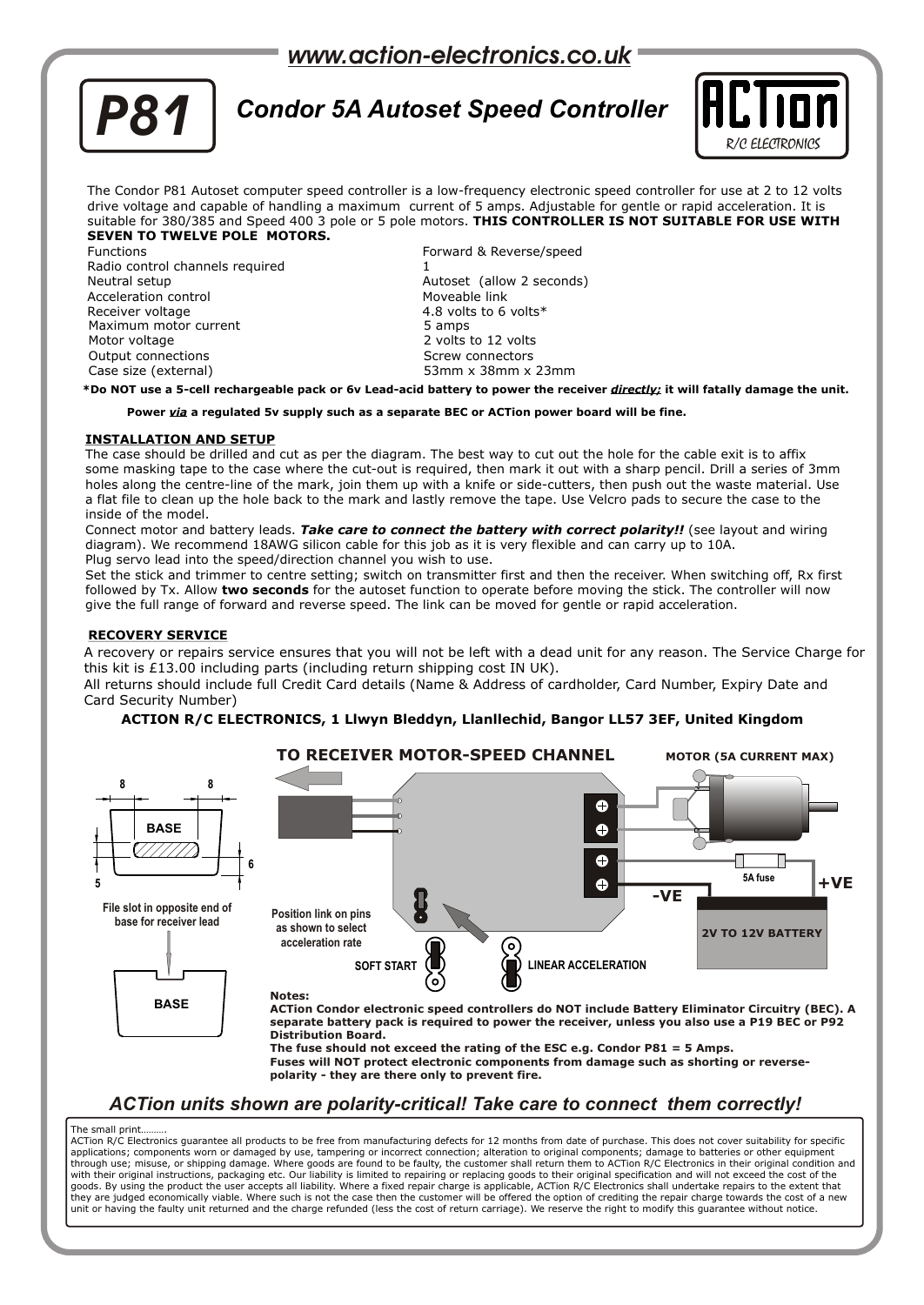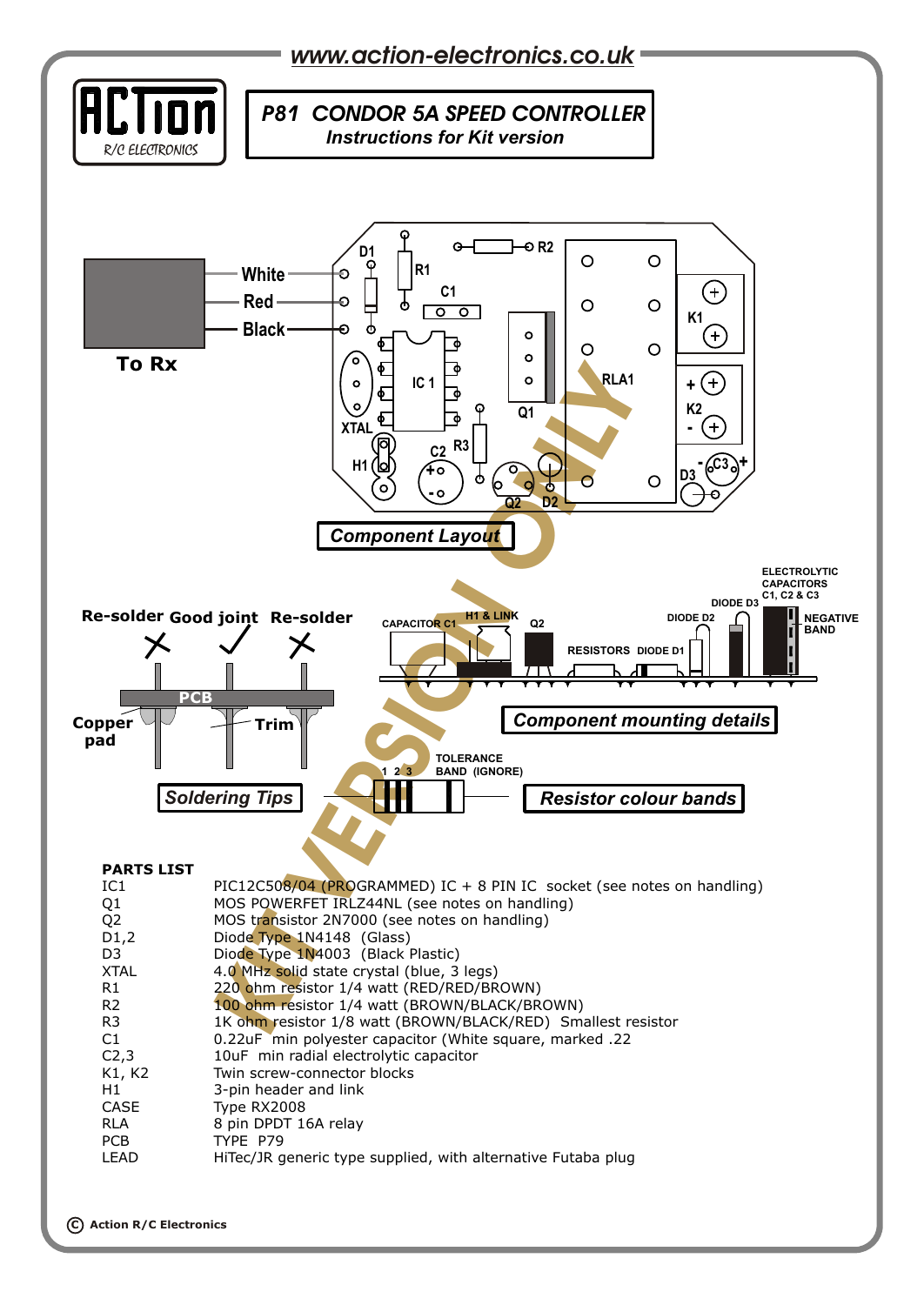## **P81 KIT INSTRUCTIONS**

#### **PCB**

The PCB has an insulated (Component Side) and a tinned track side. Components are mounted on the insulated side and soldered on the track side. The PCB for this project is fully prepared and requires no additional work. It is manufactured from high-grade glass fibre with double thickness copper layer. Look carefully at the area of the PCB you are working on when soldering to ensure that you do not apply an extra connection with a splash of solder during the operation.

#### **TOOLS**

For construction you will require a soldering iron with a fine pointed bit and flux cored solder (22 SWG recommended); a small pair of wire cutters, a small screwdriver for screw connectors and a good level of light.

#### **PARTS**

DO NOT HANDLE ITEMS IN BLACK CONDUCTIVE FOAM AND CONDUCTIVE BAG UNTIL INSTRUCTED. (MOS DEVICES) THEY ARE SENSITIVE TO STATIC ELECTRICITY FROM YOUR BODY.

 The short bars with colour bands and a wire at each end are resistors. They are colour coded as shown on the drawing and the Parts List. There are only three values in this kit; R1 (220 Ohms) , R2 (100 Ohms) at 1/4 Watt and R3 is a 1K 1/8 Watt.

- The tubular electrolytic capacitors (C2, C3) are marked with the value and working voltage, they also have a band down one side of the plastic sleeve with (-) Negative signs on it which signifies which leg goes to the negative. Capacitor polarisations (+ and -) are clearly shown on the drawing. Capacitor C1 is not polarised and can be fitted either way round; you'll need to bend the legs slightly.
- ng together with the Being a MOS dev<br>**Kind a Socket**. This where the Socket.<br>**The S-legged** The 8-pin integrated circuit (IC1) is marked with its type code, see the drawing together with the Parts List. It is delivered in conductive foam and should be left in the foam until you are about to fit it. Being a MOS device, it can be damaged by static electricity and care must be exercised when handling. It is supplied with a socket. This will enable the builder to solder in the socket during construction, then fit the IC at the end of construction. The 3-legged black plastic moulded part with two rounded edges is a MOS transistor Q2 (marked BS170P or 2N7000).
- The other device which is prone to damage by static is the 3-legged black square moulding with an integrated thick metal panel (Q1). It is a MOS POWERFET, again, leave it where it is until required for fitting. It is supplied with a metal clip-on heat-sink (the bent aluminium part with a black coating). The heat-sink is fitted after Q1 has been soldered in place.
- Is supplied with a socket. If<br>the different of construction. The 3-leg<br>good black square moulding<br>good black square moulding<br>until required for fitting. It is<br>neat-sink is fitted after Q1 has<br>ind it goes. This is shown as<br> The black plastic rod with a wire each end and the type code printed on it (1N4003) is a diode (D3). It also has a silver bar printed around one end which is used to identify which way round it goes. This is shown as a dark bar on the drawing. The other diodes (D1 & D2) are smaller glass components with a dark bar at one end. As with D3, this indicates which way round to fit it.
- The 3-legged blue part with something like 4.0 marked on it, is a type of crystal to ensure that the microcomputer is always running at exactly 4.0 MHz. It can be fitted either way round.
- The 8 pin low profile relay is easy to identify by its large orange casing. It will only fit one way round in the PCB.
- 2-way screw connectors are easily identified and are marked on the drawing as K1 and K2.
- d and are marked on the drawing<br>gold plated pins. It is used in comparison the soldered through the<br>is should be soldered through the<br>it is fitted as shown in the drawing<br>truction.<br>bunting details drawing. The draw<br>the spa The 3-pin header H1 is a small strip with 3 gold plated pins. It is used in conjunction with the 2-pin link to select gentle or rapid acceleration. The short end of the pins should be soldered through the holes in the PCB with the long ends remaining above for the red link.

#### **CONSTRUCTION**

I would suggest that you fit the socket for IC1 first, it will help to give you your bearings as to what goes where. Note the small notch at one end of the plastic moulding and ensure that it is fitted as shown in the drawing, soldering all pins carefully. The IC should be plugged into the socket as the last operation of construction.

The resistors should be fitted as per the mounting details drawing. The drawing and the Parts List show how to read the colour codes. As each resistor is fitted and soldered, the spare wire should be cut off close to the PCB to keep the whole job looking tidy. Soldering Tips may help if you are inexperienced with a soldering iron. Note the little resistor is R3.

- Fit and solder the XTAL at this point (three legs, blue case) either way round. Trim off legs.
- point (times legs, bide Lass<br>hould be the diodes D1, D2<br>is done exactly as per the c<br>& C3 (10uF) can now be fitt<br>pponent and the longer lead<br>entify and connect it correct<br>can now be soldered into t<br>side of the PCB. Solder Next component to be fitted should be the diodes D1, D2 & D3, IMPORTANT Bend the wire as per the drawing then solder as per the parts layout. If this is done exactly as per the drawing the component will be the right way round. Again cutting off the spare wires.
- The electrolytic capacitors C2 & C3 (10uF) can now be fitted and this type has to be fitted the correct way round; the negative is marked on the component and the longer lead is positive. Positive and negative signs are marked on the layout diagram, to make sure you identify and connect it correctly. Also fit C1 at this stage (either way round).
- The two twin connector blocks can now be soldered into the four larger holes at one end of the PCB. Note that the wire insertion holes face to the outside of the PCB. Solder in the header H1, leaving long pins facing up to accept the link on. You can fit the link at this point
- Fit and solder the relay RLA1, push it right down to the PCB surface; it only goes one way round.
- NOTES ON CMOS DEVICE HANDLING. USE A SHEET OF ALUMINIUM COOKING METAL FOIL WILL DO.
- DEVICE HANDLING. US<br>
k surface. Place the Po<br>
g them there while you<br>
tial, i.e. any static voltatic<br>
tatic it may have. Q1 is<br>
be, and hence fitting different<br>
solder is the POWERFI<br>
op and will go no furth<br>
WERFET until Place it on the work surface. Place the PCB, solder side down on it. Place the BLACK CONDUCTIVE FOAM on it and rest your hands on it, holding them there while you read through this part of the instructions. The PCB, MOS I/C and you are now all at the same potential, i.e. any static voltage difference is now neutralised. Touch the soldering iron tip on to the metal sheet to neutralise any static it may have. Q1 is also a MOS devices. The small 3 legged transistor Q2 can now be fitted and soldered. The shape, and hence fitting direction, is shown clearly on the drawing. Cut off the spare wires.
- Last component to solder is the POWERFET Q1. Ensure that the legs go right down to the PCB as far as possible; they are a little wider at the top and will go no further than that. When soldered and trimmed, push the heat-sink, tapered end first, down onto the POWERFET until the little stop inside the heat-sink touches the top of the metal tab.
- Time to fit the IC in its socket. Ensure that the notch is exactly as per the drawing
- A 3-wire lead is supplied to connect the unit to the receiver. Connect the coloured leads as per the drawing. That's it; the PCB construction is complete. The rear of the board can now be cleaned with something like an old toothbrush and some spirit cleaner. Meths will do but Isopropyl is very much better. Then check all over the soldered side of the board for good joints and no solder bridges between tracks or round pads.

#### **CASE**

Time now to tackle the case, not a lot to it really; see the drawing. File out a narrow section at the top of the servo-lead end of the case body for the servo lead. The drawing gives the dimensions and details for the wiring cut-out. The cut-out is best done by drilling a series of holes along the centre of the rectangular area, then joining them up with a sharp blade or small file to remove the ABS. Clean up the edges with a flat file. When you are sure that everything is as it should be, you can proceed to testing.

#### **TESTING**

Having built the unit it's simply a matter of connecting two wires from the Block marked MOTOR to your motor, then a RED (+) power lead and a BLACK (-) power lead to whatever battery pack you are using. *Note that the heat-sink must not be shorted to any power lead, this can blow the POWERFET.*

#### **WARNING - DO NOT use the black foam as packing in the finished unit, it is CONDUCTIVE.**